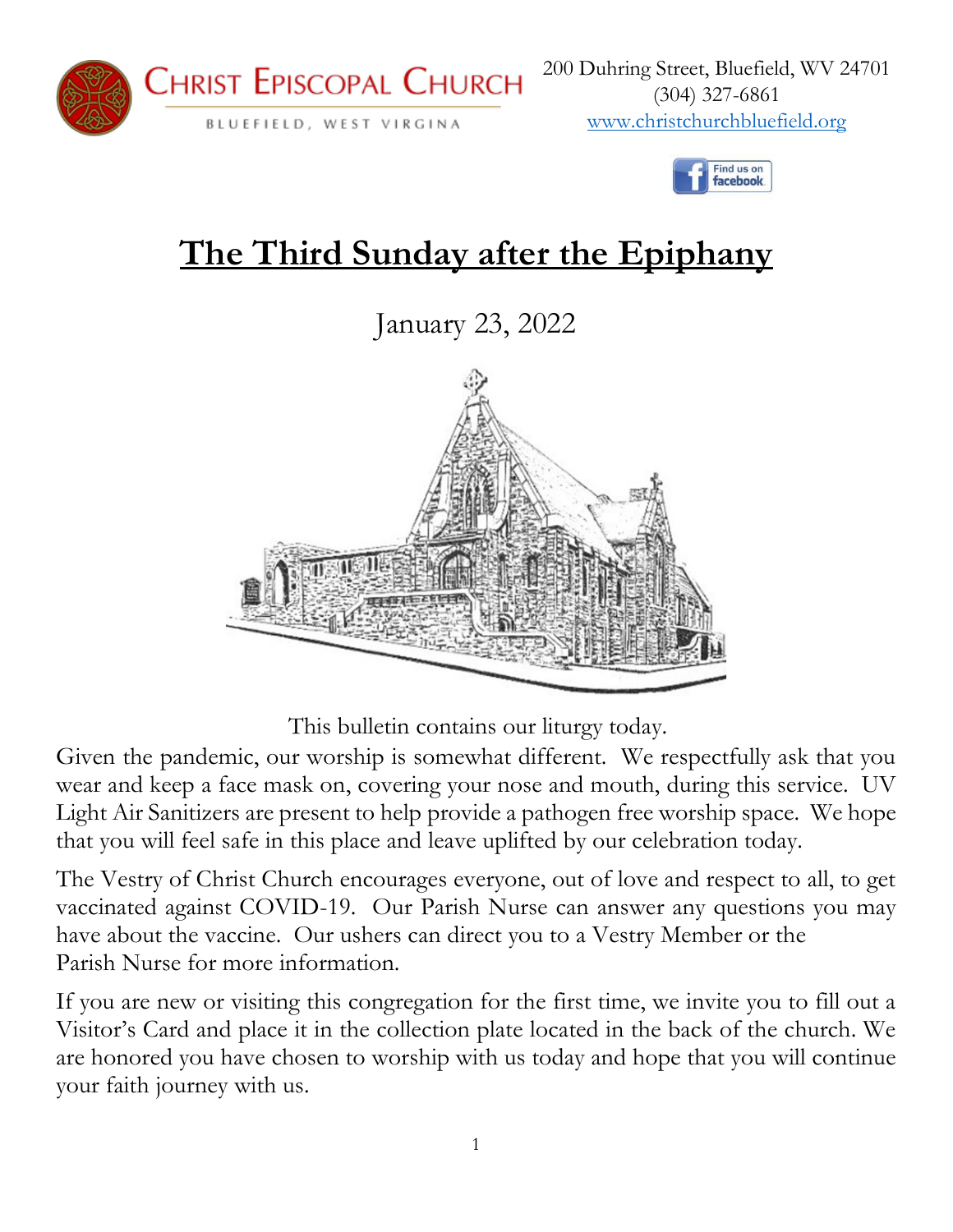## Prelude

## **Our Service Begins**

*Please stand as you are able for the procession*

## We Welcome Our Interim Rector

**David**: Dear Sisters and Brothers in Christ, we gather this morning to mark and celebrate a new chapter in our journey together. We will always remember and honor the ministry of Chad, now Canon to the Ordinary for the Diocese of West Virginia. And today we welcome the person called to serve with us during this interim period, the Reverend Lou Hays.

**Peter:** We give thanks for the ministry that God has brought to and through Christ Episcopal Church over the generations, and especially for the faithful service and ministry of the laypersons of this parish. And we ask God to continue to bless us with faithful leadership and service during this time of transition.

**David**: Lou, will you commit to loving us, faithfully administering the sacraments, preaching and teaching the word of God, and walking with us as we journey through this time of transition?

**Lou**: I will, with God's help.

**Peter**: Dear People of Christ Episcopal Church, will you promise to support Lou in his ministry among us, and to assist, support, and pray for the ministry of transition that will lead us to call the person whom God would have serve as our next Rector?

People: We will, with God's help.

**David**: Lou, I give you these as symbols of your sacramental and pastoral authority during your time with us. Be with us as a person of prayer and love, preaching the Gospel, caring for the sick and encouraging us to live into our Baptismal Covenant.

**Lou**: Let us pray. Gracious and loving God, we give you thanks and praise for this your parish and for our time of transition together. Continue to pour out your blessings upon us. Be with us as together we minister in your name. Empower us through your Holy Spirit with the strength, courage, wisdom, and love to celebrate our heritage and to discern and prepare boldly for the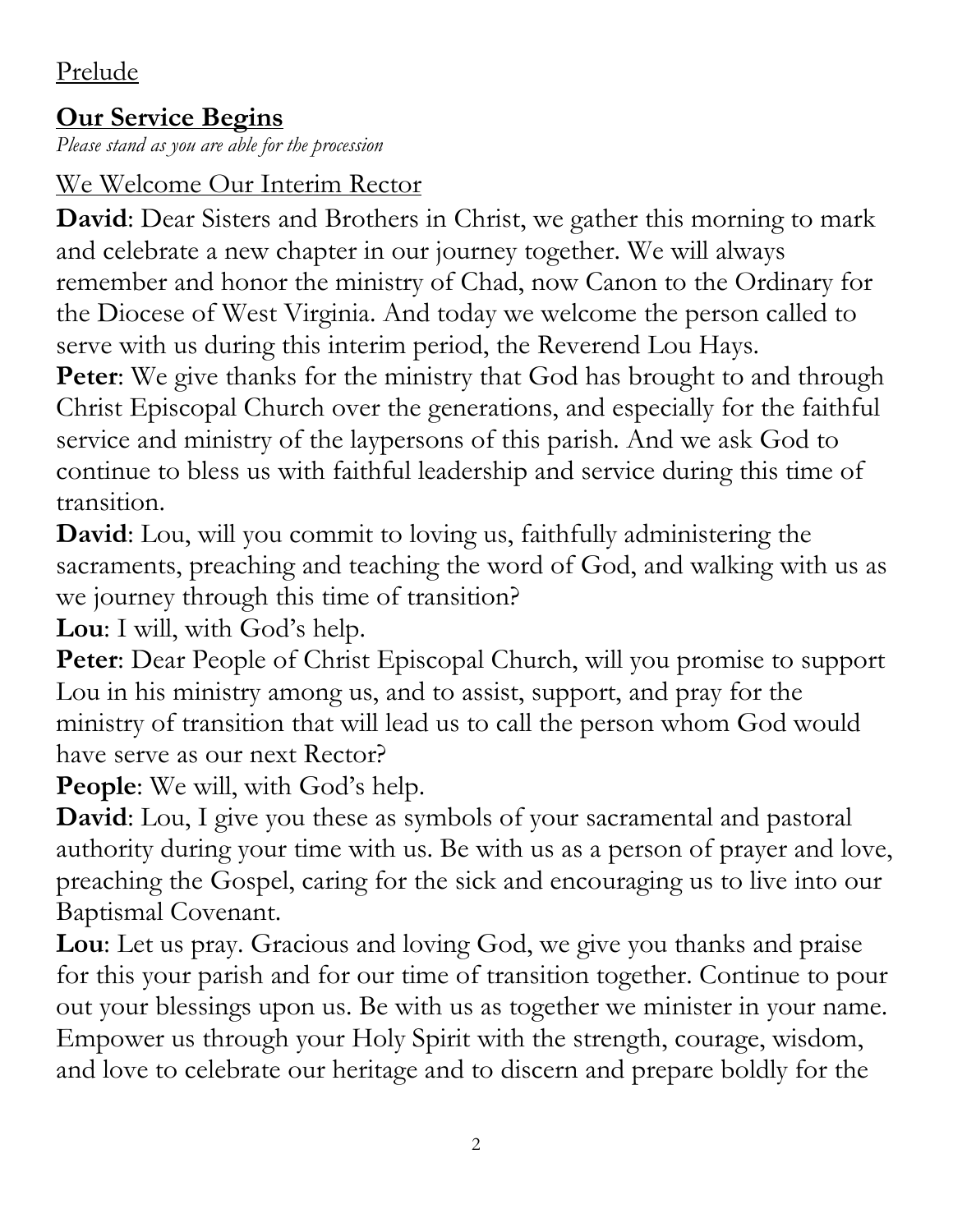future that you envision for us. All this we ask in the name of our Lord and Savior, Jesus Christ. **Amen**.

The Opening Sentences

*Celebrant* Blessed be God: Father, Son, and Holy Spirit. *People* And blessed be his kingdom, now and for ever. Amen.

## The Collect for Purity

*Celebrant*

Almighty God, to you all hearts are open, all desires known, and from you no secrets are hid: Cleanse the thoughts of our hearts by the inspiration of your Holy Spirit, that we may perfectly love you, and worthily magnify your holy Name; through Christ our Lord. *Amen.*

The Hymn of Praise *The Gloria is then sung, all standing*

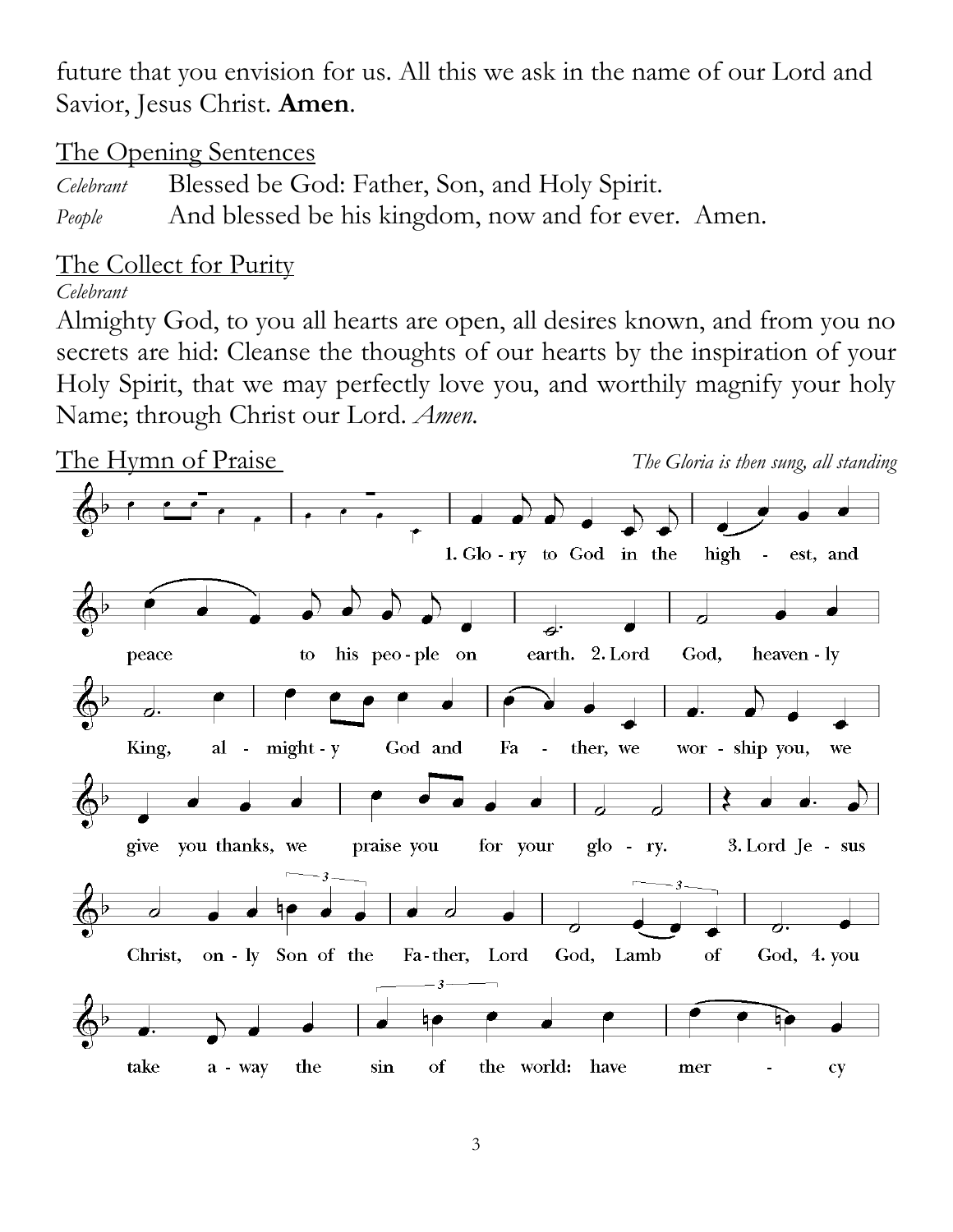

## **The Collect of the Day** *Our collective prayer for the day*

*Celebrant* The Lord be with you. *People* And also with you. *Celebrant* Let us pray.

Give us grace, O Lord, to answer readily the call of our Savior Jesus Christ and proclaim to all people the Good News of his salvation, that we and the whole world may perceive the glory of his marvelous works; who lives and reigns with you and the Holy Spirit, one God, for ever and ever. *Amen*.

## **We Hear and Respond to God's Word**

All the people of Israel gathered together into the square before the Water Gate. They told the scribe Ezra to bring the book of the law of Moses, which the LORD had given to Israel. Accordingly, the priest Ezra brought the law before the assembly, both men and women and all who could hear with understanding. This was on the first day of the seventh month. He read from

#### The First Lesson *Nehemiah 8:1-3, 5-6, 8-10*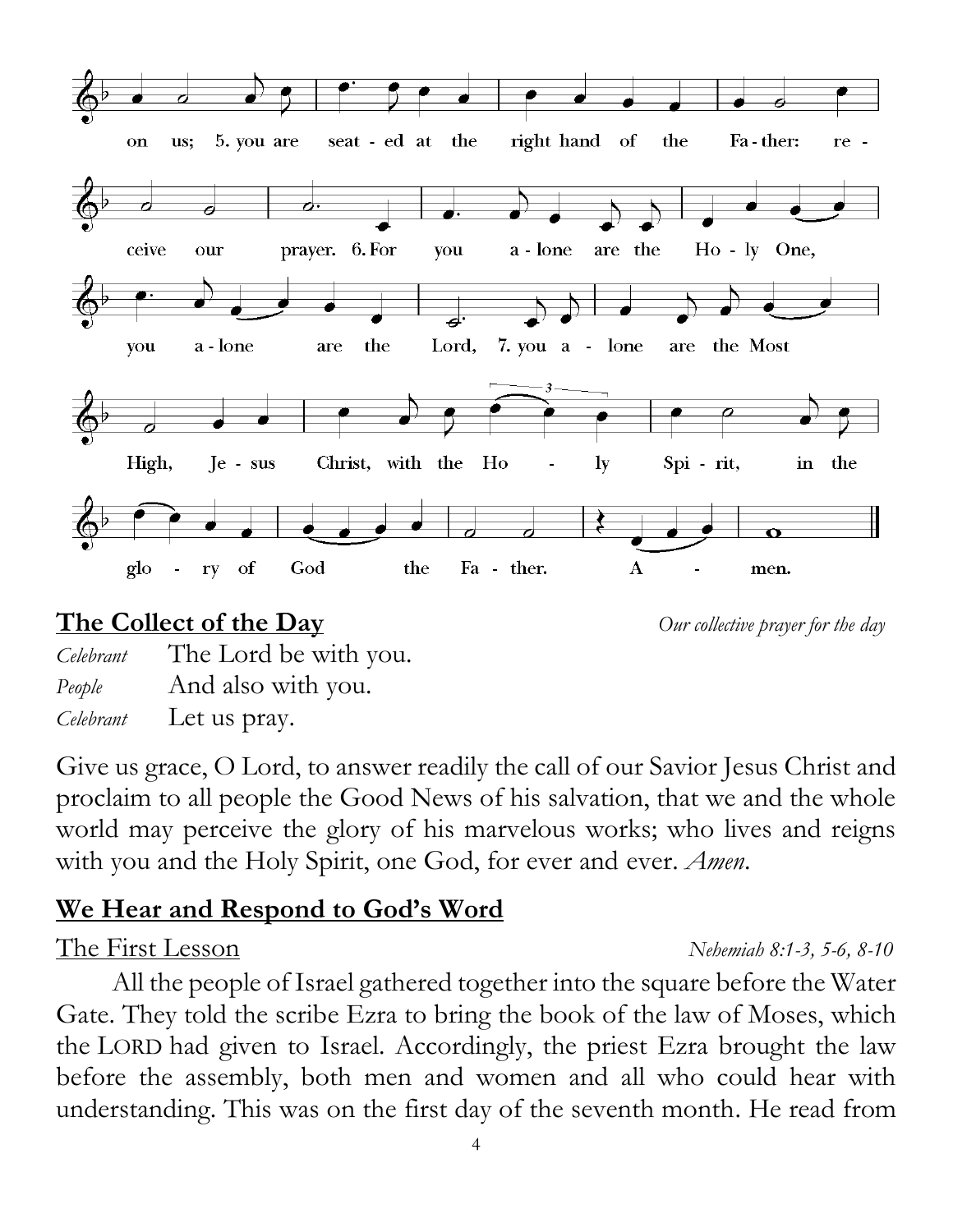it facing the square before the Water Gate from early morning until midday, in the presence of the men and the women and those who could understand; and the ears of all the people were attentive to the book of the law. And Ezra opened the book in the sight of all the people, for he was standing above all the people; and when he opened it, all the people stood up. Then Ezra blessed the LORD, the great God, and all the people answered, "Amen, Amen," lifting up their hands. Then they bowed their heads and worshiped the LORD with their faces to the ground. So, they read from the book, from the law of God, with interpretation. They gave the sense, so that the people understood the reading.

And Nehemiah, who was the governor, and Ezra the priest and scribe, and the Levites who taught the people said to all the people, "This day is holy to the LORD your God; do not mourn or weep." For all the people wept when they heard the words of the law. Then he said to them, "Go your way, eat the fat and drink sweet wine and send portions of them to those for whom nothing is prepared, for this day is holy to our LORD; and do not be grieved, for the joy of the LORD is your strength."

| Lector | The Word of the Lord. |  |
|--------|-----------------------|--|
| People | Thanks be to God!     |  |

The Psalm 19 Caeli enarrant

*We will read the Psalm responsively by whole verse.* 

- 1. The heavens declare the glory of God, and the firmament shows his handiwork.
- 2. One day tells its tale to another, and one night imparts knowledge to another.
- 3. Although they have no words or language, and their voices are not heard,
- 4. Their sound has gone out into all lands, and their message to the ends of the world.
- 5. In the deep has he set a pavilion for the sun; it comes forth like a bridegroom out of his chamber; it rejoices like a champion to run its course.
- 6. It goes forth from the uttermost edge of the heavens and runs about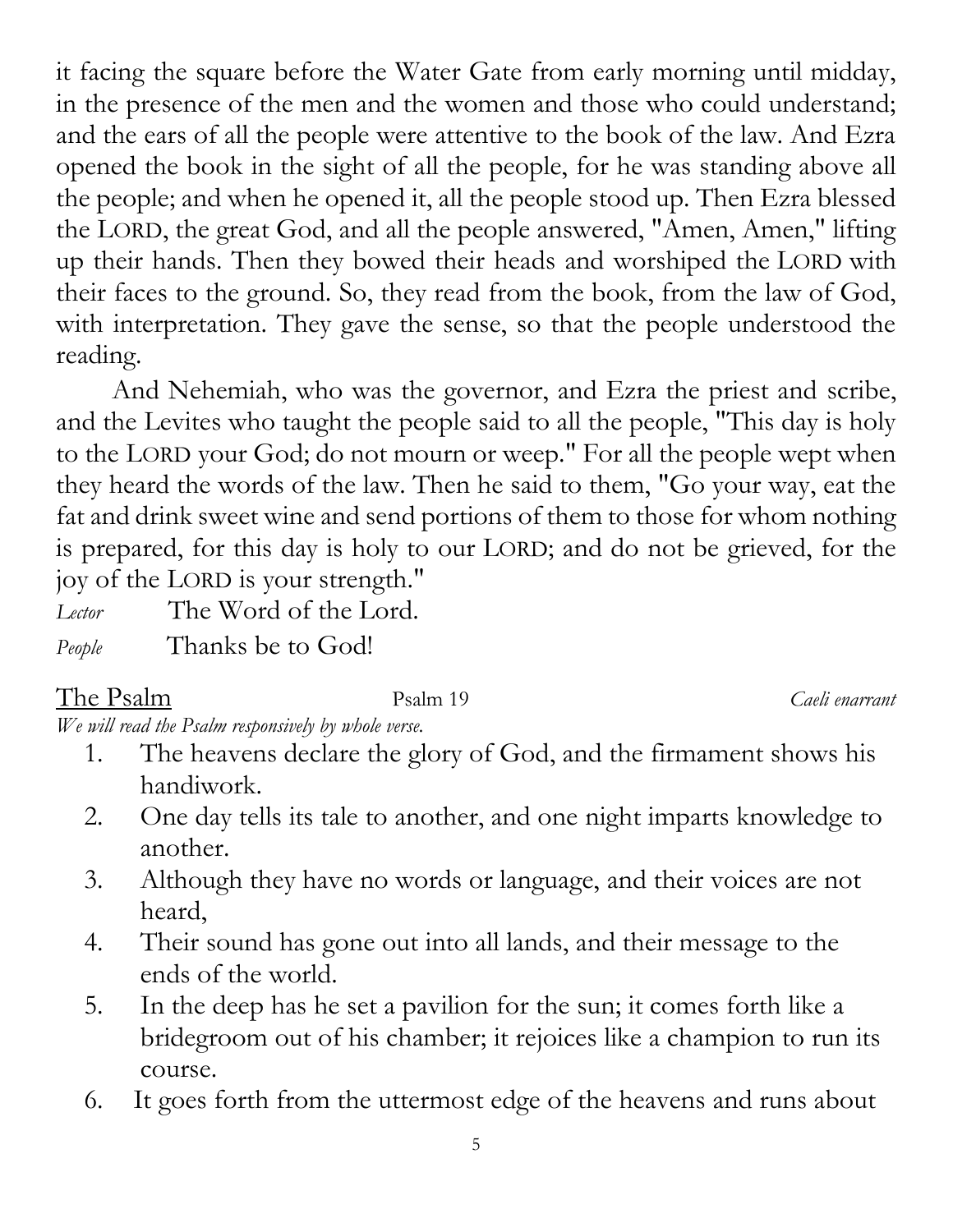to the end of it again; nothing is hidden from its burning heat.

- 7. The law of the Lord is perfect and revives the soul; the testimony of the Lord is sure and gives wisdom to the innocent.
- 8. The statutes of the Lord are just and rejoice the heart; the commandment of the Lord is clear and gives light to the eyes.
- 9. The fear of the Lord is clean and endures for ever; the judgments of the Lord are true and righteous altogether.
- 10. More to be desired are they than gold, more than much fine gold, sweeter far than honey, than honey in the comb.
- 11. By them also is your servant enlightened, and in keeping them there is great reward.
- 12. Who can tell how often he offends? cleanse me from my secret faults.
- 13. Above all, keep your servant from presumptuous sins; let them not get dominion over me; then shall I be whole and sound, and innocent of a great offense.
- 14. Let the words of my mouth and the meditation of my heart be acceptable in your sight, O Lord, my strength and my redeemer.

### *Said by all*

Glory to the Father, and to the Son, and to the Holy Spirit:

as it was in the beginning, is now, and will be for ever. Amen.

### The Second Lesson *I Corinthians 12:12-31a*

Just as the body is one and has many members, and all the members of the body, though many, are one body, so it is with Christ. For in the one Spirit we were all baptized into one body--Jews or Greeks, slaves or free--and we were all made to drink of one Spirit.

Indeed, the body does not consist of one member but of many. If the foot would say, "Because I am not a hand, I do not belong to the body," that would not make it any less a part of the body. And if the ear would say, "Because I am not an eye, I do not belong to the body," that would not make it any less a part of the body. If the whole body were an eye, where would the hearing be? If the whole body were hearing, where would the sense of smell be? But as it is, God arranged the members in the body, each one of them, as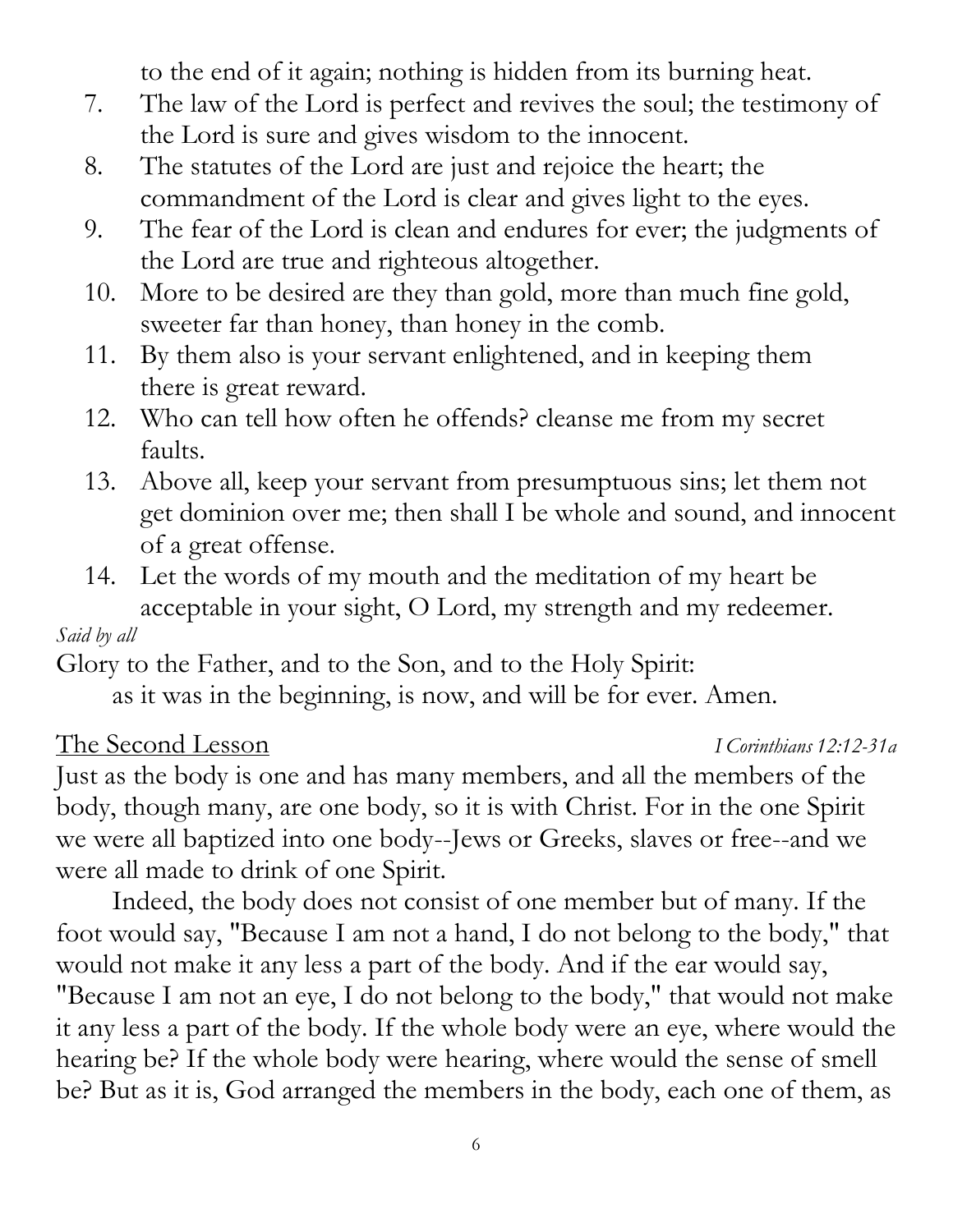he chose. If all were a single member, where would the body be? As it is, there are many members, yet one body. The eye cannot say to the hand, "I have no need of you," nor again the head to the feet, "I have no need of you." On the contrary, the members of the body that seem to be weaker are indispensable, and those members of the body that we think less honorable we clothe with greater honor, and our less respectable members are treated with greater respect, whereas our more respectable members do not need this. But God has so arranged the body, giving the greater honor to the inferior member, that there may be no dissension within the body, but the members may have the same care for one another. If one member suffers, all suffer together with it; if one member is honored, all rejoice together with it.

Now you are the body of Christ and individually members of it. And God has appointed in the church first apostles, second prophets, third teachers; then deeds of power, then gifts of healing, forms of assistance, forms of leadership, various kinds of tongues. Are all apostles? Are all prophets? Are all teachers? Do all work miracles? Do all possess gifts of healing? Do all speak in tongues? Do all interpret? But strive for the greater gifts.

*Lector* The Word of the Lord. *People* Thanks be to God!

The Gospel Lesson *Luke 4:14-21*

*Celebrant* The Holy Gospel of our Lord Jesus Christ according to Luke. *People* Glory to you, Lord Christ.

Jesus, filled with the power of the Spirit, returned to Galilee, and a report about him spread through all the surrounding country. He began to teach in their synagogues and was praised by everyone.

When he came to Nazareth, where he had been brought up, he went to the synagogue on the sabbath day, as was his custom. He stood up to read, and the scroll of the prophet Isaiah was given to him. He unrolled the scroll and found the place where it was written:

"The Spirit of the Lord is upon me, because he has anointed me

to bring good news to the poor.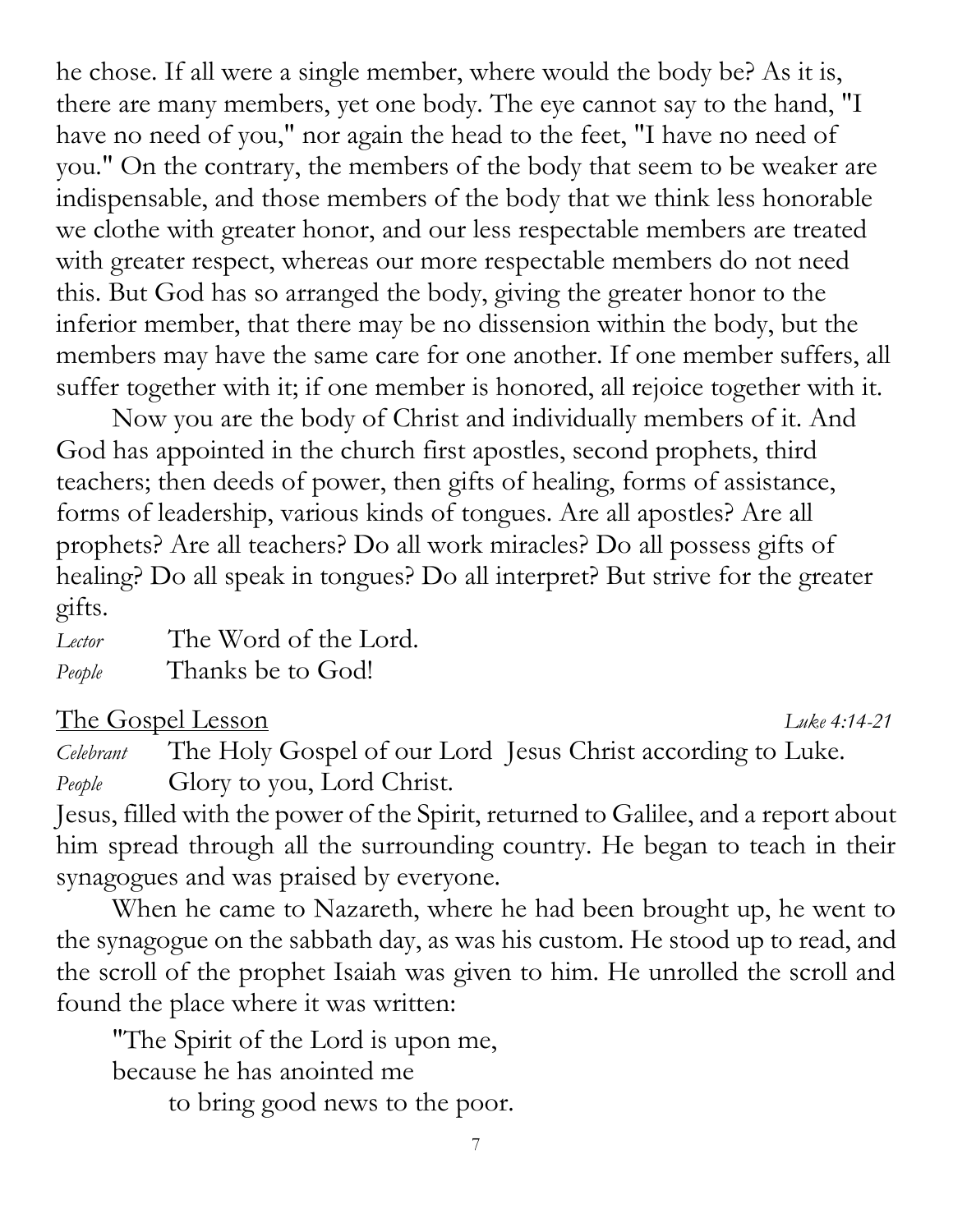He has sent me to proclaim release to the captives and recovery of sight to the blind, to let the oppressed go free, to proclaim the year of the Lord's favor."

And he rolled up the scroll, gave it back to the attendant, and sat down. The eyes of all in the synagogue were fixed on him. Then he began to say to them, "Today this scripture has been fulfilled in your hearing."

*Celebrant* The Gospel of the Lord. *People* Praise to you, Lord Christ.

The Sermon The Rev. Lou Hays

The Nicene Creed *Please stand as you are able*  We believe in one God, the Father, the Almighty, maker of heaven and earth, of all that is, seen and unseen. We believe in one Lord, Jesus Christ, the only Son of God, eternally begotten of the Father, God from God, Light from Light, true God from true God, begotten, not made, of one Being with the Father. Through him all things were made. For us and for our salvation he came down from heaven: by the power of the Holy Spirit he became incarnate from the Virgin Mary, and was made man. For our sake he was crucified under Pontius Pilate; he suffered death and was buried. On the third day he rose again in accordance with the Scriptures;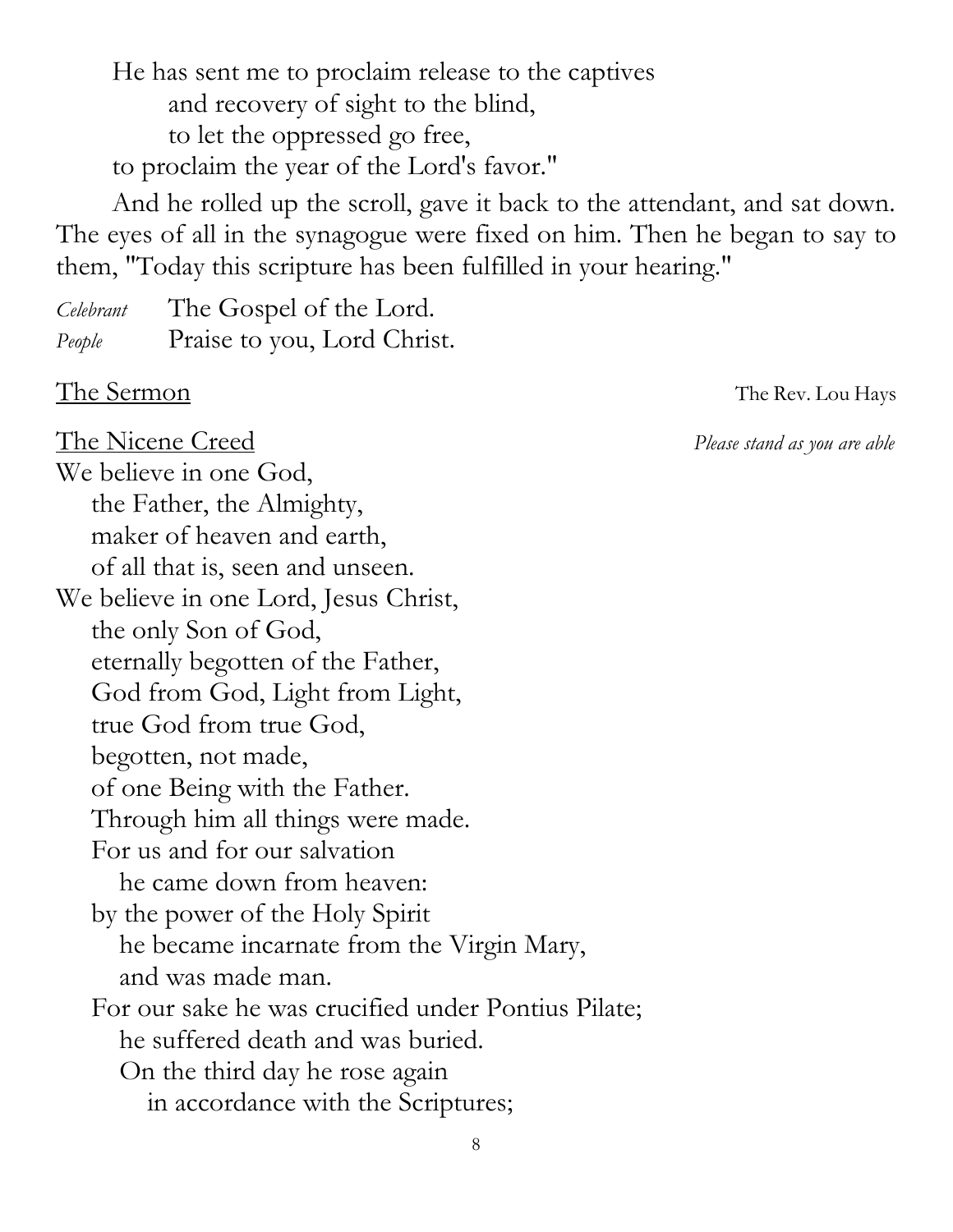he ascended into heaven and is seated at the right hand of the Father. He will come again in glory to judge the living and the dead, and his kingdom will have no end. We believe in the Holy Spirit, the Lord, the giver of life, who proceeds from the Father and the Son. With the Father and the Son he is worshiped and glorified. He has spoken through the Prophets. We believe in one holy catholic and apostolic Church<sup>\*</sup>. We acknowledge one baptism for the forgiveness of sins. We look for the resurrection of the dead, and the life of the world to come. Amen. *\*meaning the church universal, that all Christians are one people regardless of denomination*

## **The Prayers of the People, Form III**

Father, we pray for your holy Catholic Church; *That we all may be one.*

Grant that every member of the Church may truly and humbly serve you; *That your Name may be glorified by all people.*

We pray for Justin, the Archbishop of Canterbury, Michael, our Presiding Bishop, Mike, our Bishop, Matthew, our Bishop-elect, for Lou, our priest, and for all bishops, priests, and deacons;

*That they may be faithful ministers of your Word and Sacraments.*

We pray for Joe, our President, Jim and Glenn, our Governors, Ron and Donnie, our Mayors, and for all who govern and hold authority in the nations of the world;

*That there may be justice and peace on the earth.*

Give us grace to do your will in all that we undertake;

*That our works may find favor in your sight.*

We pray for all who are ill, or in any trouble, need or sorrow, especially all who are on our parish prayer list, and for any others we might now name, either silently or aloud. (Pause) Have compassion on those who suffer from any grief or trouble;

*That they may be delivered from their distress.*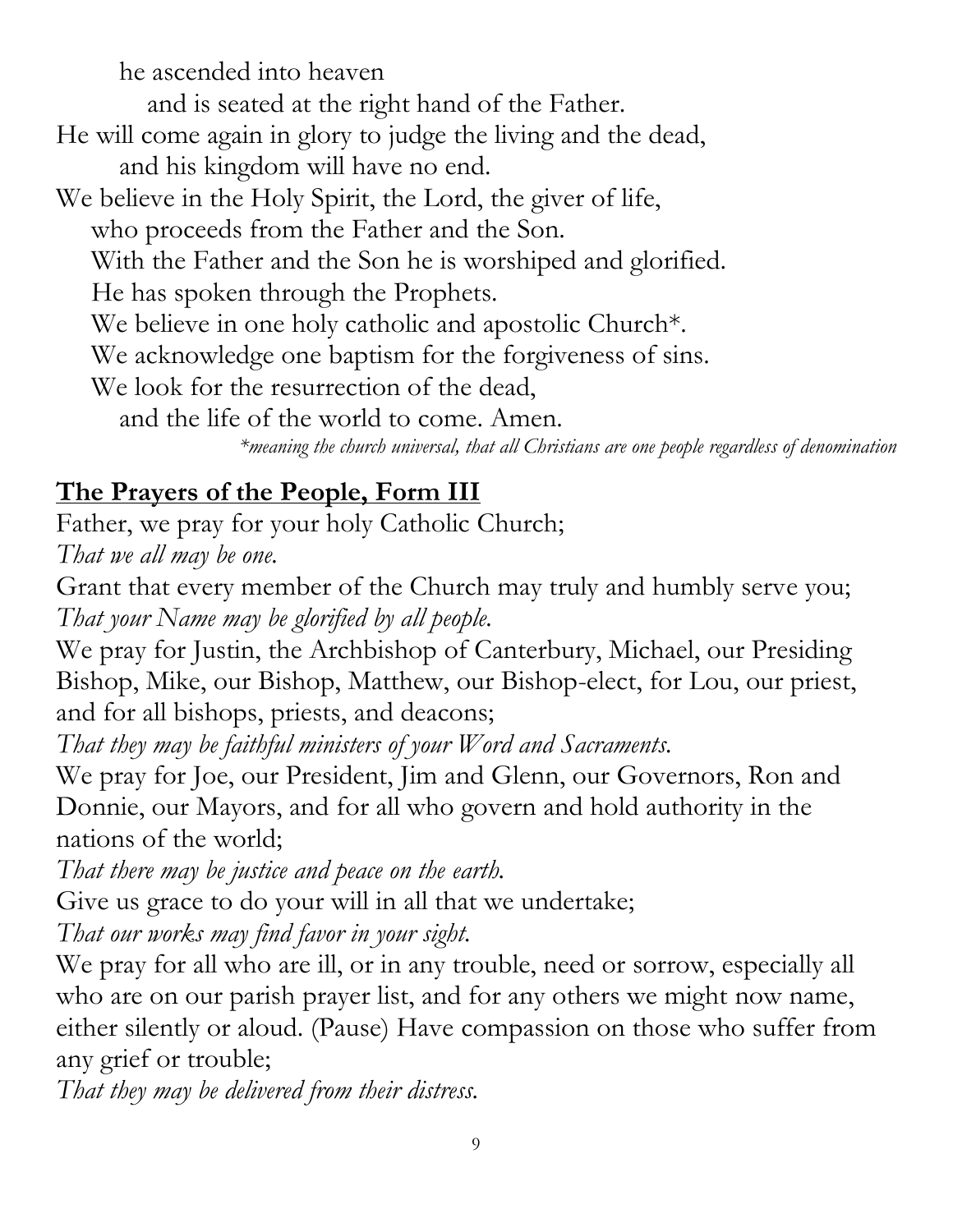We pray for all who have died, especially our loved ones who have gone before us, and for any others we might now name, either silently or aloud. (Pause) Give to the departed eternal rest;

*Let light perpetual shine upon them.*

We praise you for your saints who have entered into joy; *May we also come to share in your heavenly kingdom.* Let us pray for our own needs and those of others.

In our Diocesan Cycle of prayer, we pray for Trinity Church, Shepherdstown.

In our Anglican Cycle of prayer, we pray for the Church in Hong Kong.

We give thanks for all of the blessings of this life, for our family, friends and loved ones, and for any other thanksgivings we might now name, either silently or aloud.

### *Celebrant*

O Lord our God, accept the fervent prayers of your people; in the multitude of your mercies, look with compassion upon us and all who turn to you for help; for you are gracious, O lover of souls, and to you we give glory, Father, Son and Holy Spirit, now and forever. Amen.

## **The Confession of Sin**

*Silence may be kept*

Most merciful God, we confess that we have sinned against you in thought, word, and deed, by what we have done, and by what we have left undone. We have not loved you with our whole heart; we have not loved our neighbors as ourselves. We are truly sorry and we humbly repent. For the sake of your Son Jesus Christ, have mercy on us and forgive us; that we may delight in your will,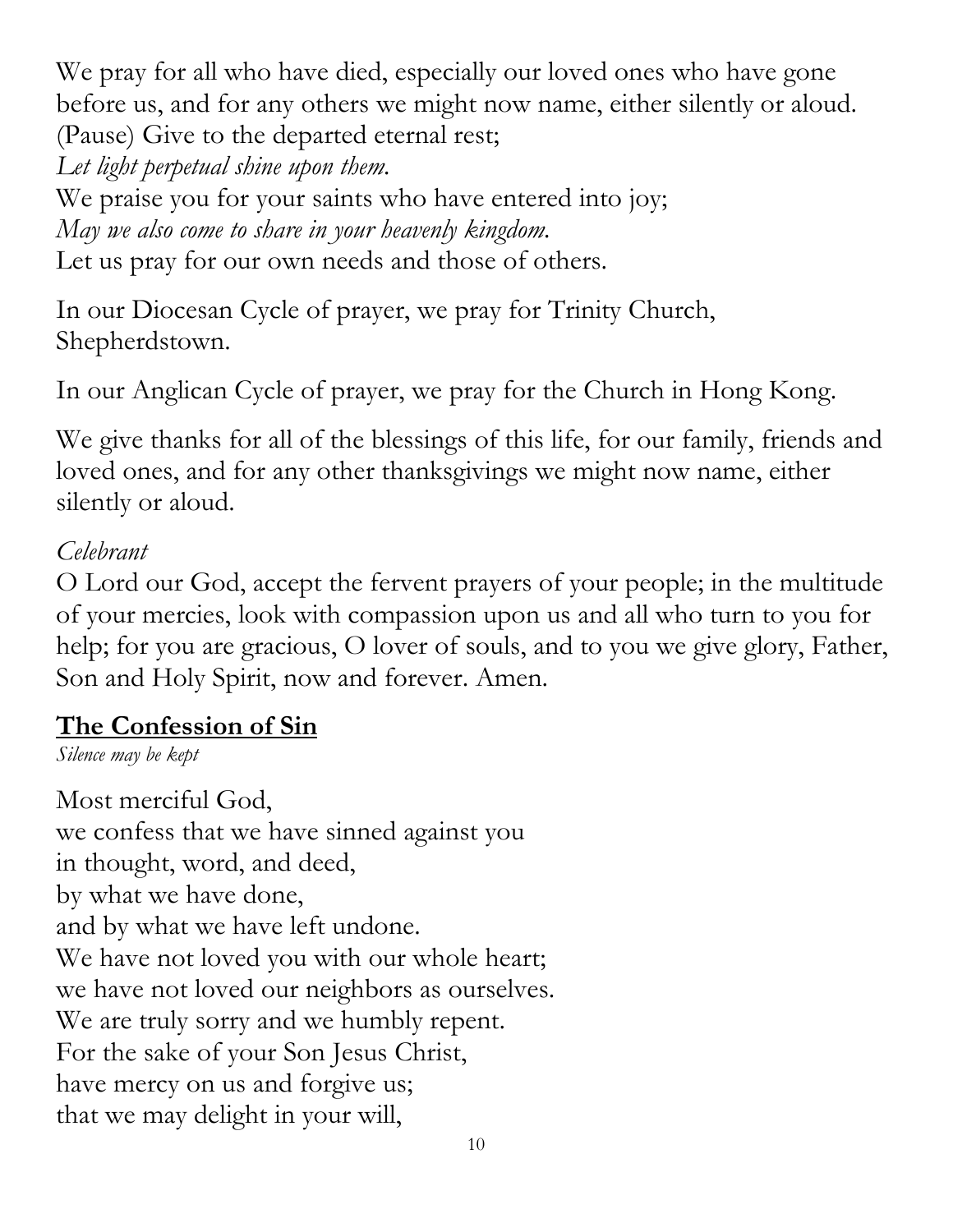and walk in your ways, to the glory of your Name. Amen.

*The Bishop, when present, or the Priest, stands and says*

Almighty God have mercy on you, forgive you all your sins through our Lord Jesus Christ, strengthen you in all goodness, and by the power of the Holy Spirit keep you in eternal life. Amen.

## **The Peace**

*Celebrant* The peace of the Lord be always with you.

*People* And also with you.

*At this time we will greet those around us in the name of the Lord. Please refrain from physical touch during this time so as to ensure proper social distancing for all members of the congregation. Thank you.* 

# **The Holy Eucharist, sometimes call** *The Mass*

## Offertory

*After the Offertory piece has been played the People stand and sing to the familiar tune of the "Old 100th "*

Praise God, from whom all blessings flow;

Praise Him, all creatures here below;

Praise Him above, ye heavenly host:

Praise Father, Son, and Holy Ghost.

Eucharistic Prayer "B" *The people remain standing*

*Celebrant* The Lord be with you.

*People* And also with you.

*Celebrant* Lift up your hearts.

*People* We lift them to the Lord.

*Celebrant* Let us give thanks to the Lord our God.

*People* It is right to give him thanks and praise.

*Then, facing the Holy Table, the Celebrant proceeds*

It is right, and a good and joyful thing, always and every-where to give thanks to you, Father Almighty, Creator of heaven and earth; for you are the source of light and life, you made us in your image, and called us to new life in Jesus Christ our Lord..

Therefore we praise you, joining our voices with Angels and Archangels and with all the company of heaven, who for ever sing this hymn to proclaim the glory of your Name: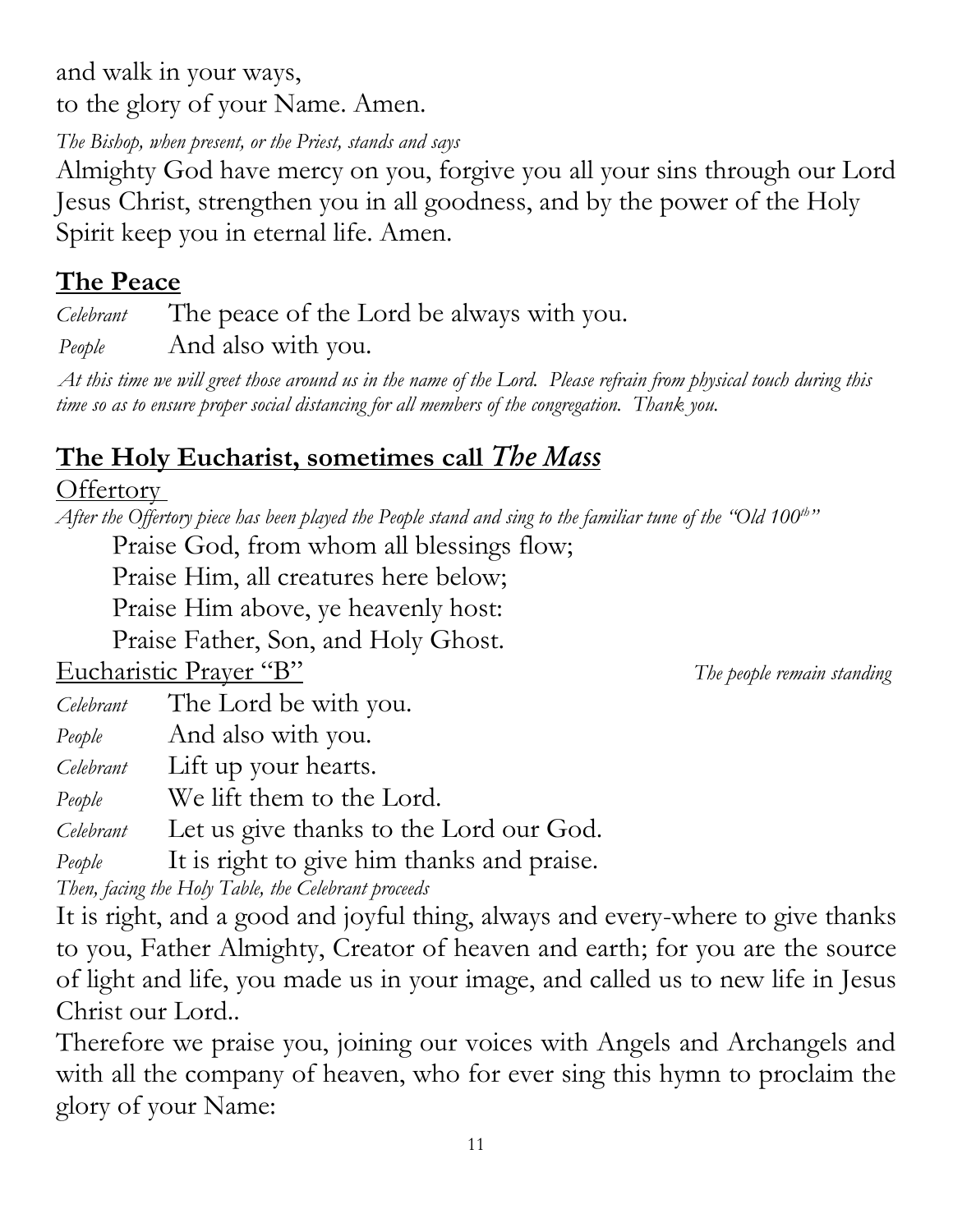

*The people stand or kneel. Then the Celebrant continues*

We give thanks to you, O God, for the goodness and love which you have made known to us in creation; in the calling of Israel to be your people; in your Word spoken through the prophets; and above all in the Word made flesh, Jesus, your Son. For in these last days, you sent him to be incarnate from the Virgin Mary, to be the Savior and Redeemer of the world. In him, you have delivered us from evil, and made us worthy to stand before you. In him, you have brought us out of error into truth, out of sin into righteousness, out of death into life.

On the night before he died for us, our Lord Jesus Christ took bread; and when he had given thanks to you, he broke it, and gave it to his disciples, and said, "Take, eat: This is my Body, which is given for you. Do this for the remembrance of me."

After supper he took the cup of wine; and when he had given thanks, he gave it to them, and said, "Drink this, all of you: This is my Blood of the new Covenant, which is shed for you and for many for the forgiveness of sins. Whenever you drink it, do this for the remembrance of me."

Therefore, according to his command, O Father,

*Celebrant and People* We remember his death, We proclaim his resurrection,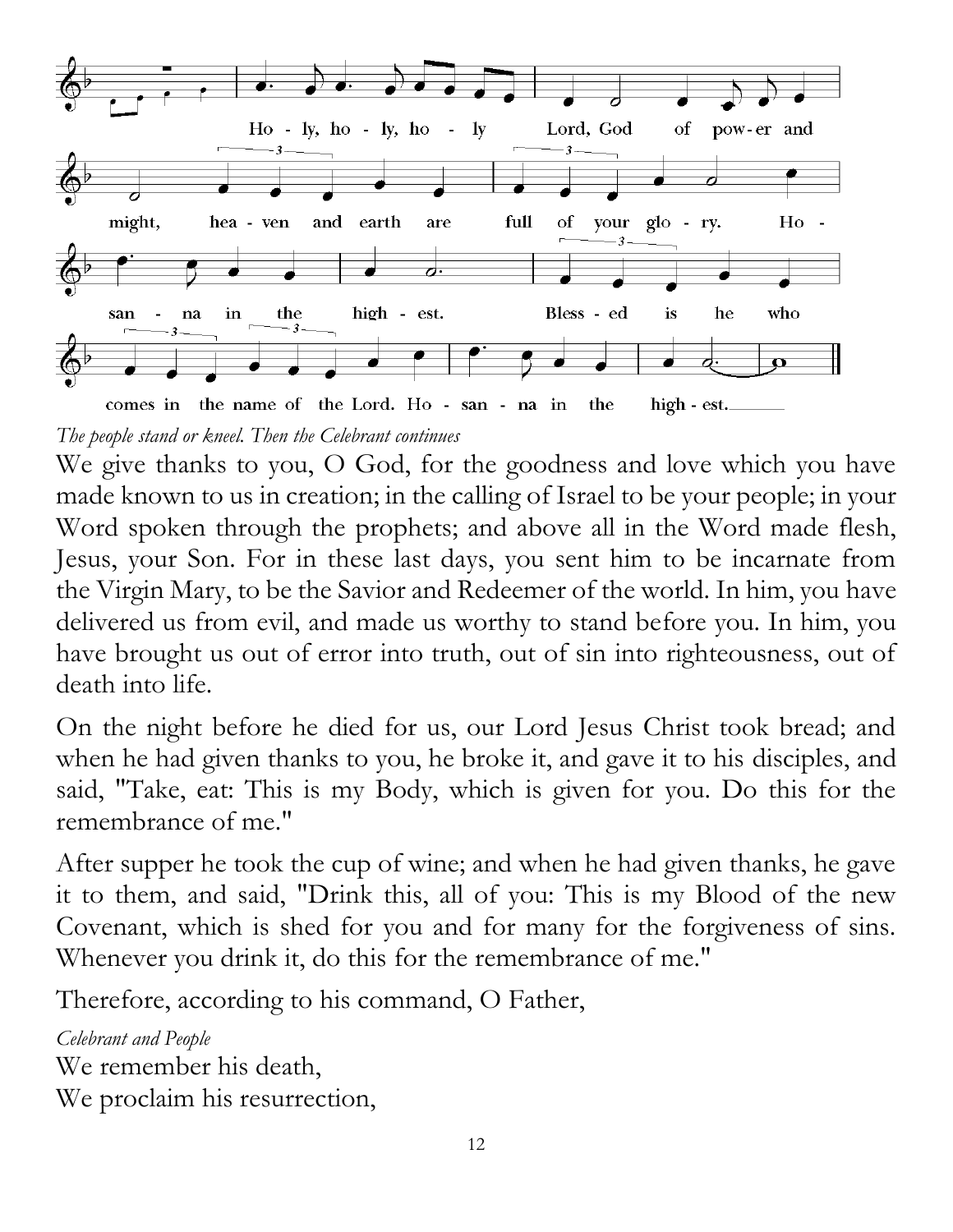We await his coming in glory;

#### *The Celebrant continues*

And we offer our sacrifice of praise and thanksgiving to you, O Lord of all; presenting to you, from your creation, this bread and this wine. We pray you, gracious God, to send your Holy Spirit upon these gifts that they may be the Sacrament of the Body of Christ and his Blood of the new Covenant. Unite us to your Son in his sacrifice, that we may be acceptable through him, being sanctified by the Holy Spirit. In the fullness of time, put all things in subjection under your Christ, and bring us to that heavenly country where, with St. Mary, St. Margret, and all your saints, we may enter the everlasting heritage of your sons and daughters; through Jesus Christ our Lord, the firstborn of all creation, the head of the Church, and the author of our salvation.

By him, and with him, and in him, in the unity of the Holy Spirit all honor and glory is yours, Almighty Father, now and for ever.

*The Celebrant and People together sing*



And now, as our Savior Christ has taught us, we are bold to say,

*People and Celebrant* Our Father, who art in heaven, hallowed be thy Name, thy kingdom come, thy will be done, on earth as it is in heaven. Give us this day our daily bread. And forgive us our trespasses, as we forgive those who trespass against us. And lead us not into temptation,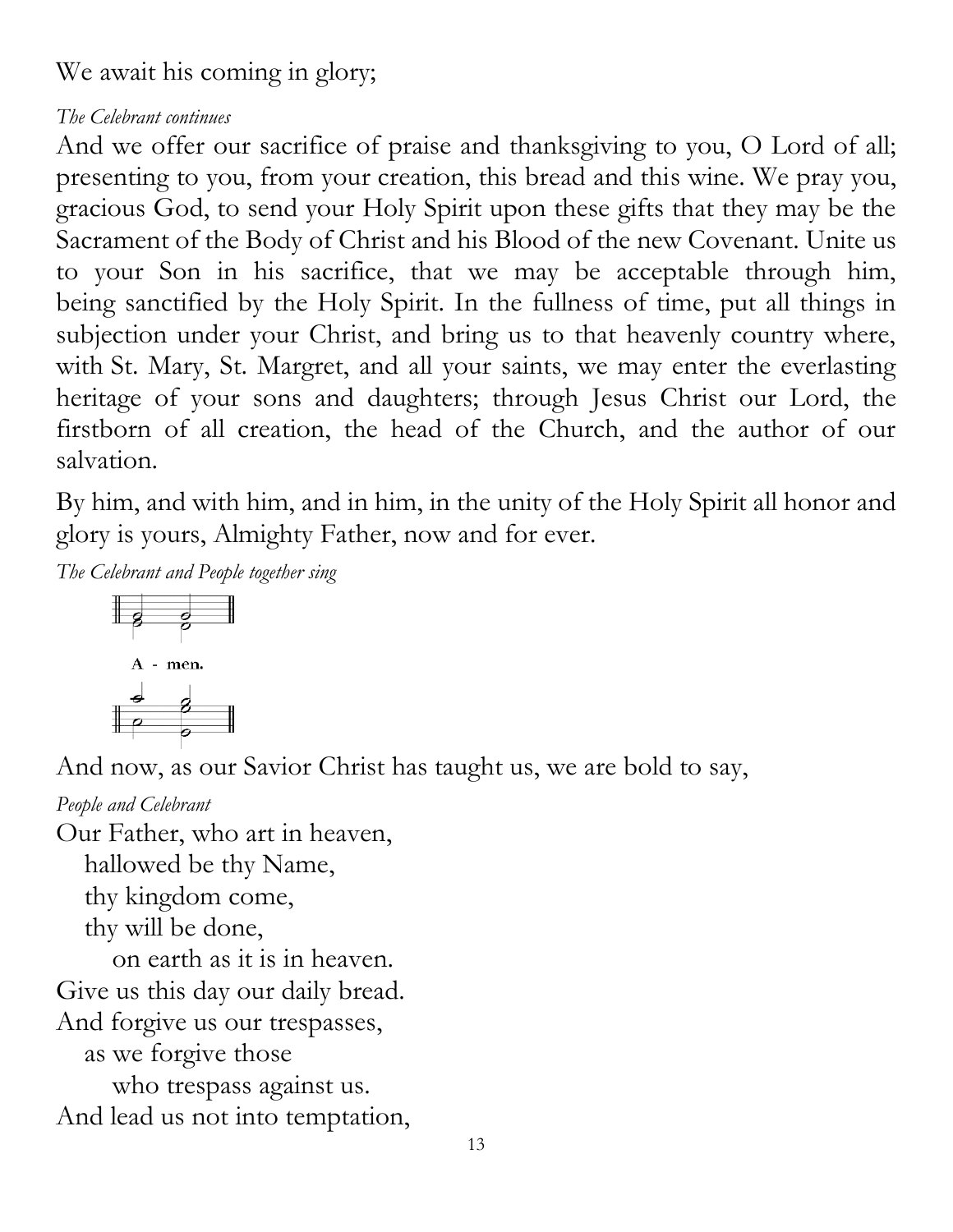but deliver us from evil. For thine is the kingdom, and the power, and the glory, for ever and ever. Amen.

The Breaking of the Bread *The Celebrant then breaks the Consecrated* 

*Bread and says* Alleluia! Christ our Passover is sacrificed for us;

*People* Therefore let us keep the feast. Alleluia.

*The Celebrant then presents the Sacrament to the People* The Gifts of God for the People of God.

## The Prayer for Spiritual Communion

*Should you prefer not to receive the physical elements of the Holy Communion you are invited to read the following in silent prayer as the physical sacrament is being distributed.* 

In union, O Lord, with your faithful people at every altar of your Church, where the Holy Eucharist is now being celebrated, I desire to offer to you praise and thanksgiving. I remember your death, Lord Christ; I proclaim your resurrection; I await your coming in glory. And since I cannot receive you today in the Sacrament of your Body and Blood, I beseech you to come spiritually into my heart. Cleanse and strengthen me with your grace, Lord Jesus, and let me never be separated from you. May I live in you, and you in me, in this life and in the life to come. Amen.

## The Distribution of the Holy Sacrament

All baptized Christians, of any tradition, are welcome to receive the sacrament. Everyone, regardless of faith, is welcome to receive a blessing— simply cross your arms in front of you approach the priest. Each row, beginning in the front, should come up to the chancel step to receive the Blessed Bread. The Chalice cannot be offered at this time by direction of the Bishop of West Virginia. Once the priest has dropped the Blessed Bread in your hand you should return by the side aisle to your pew. Once a row has been Communed, the next is free to come to the chancel steps.

Gluten free wafers are available to those who request them.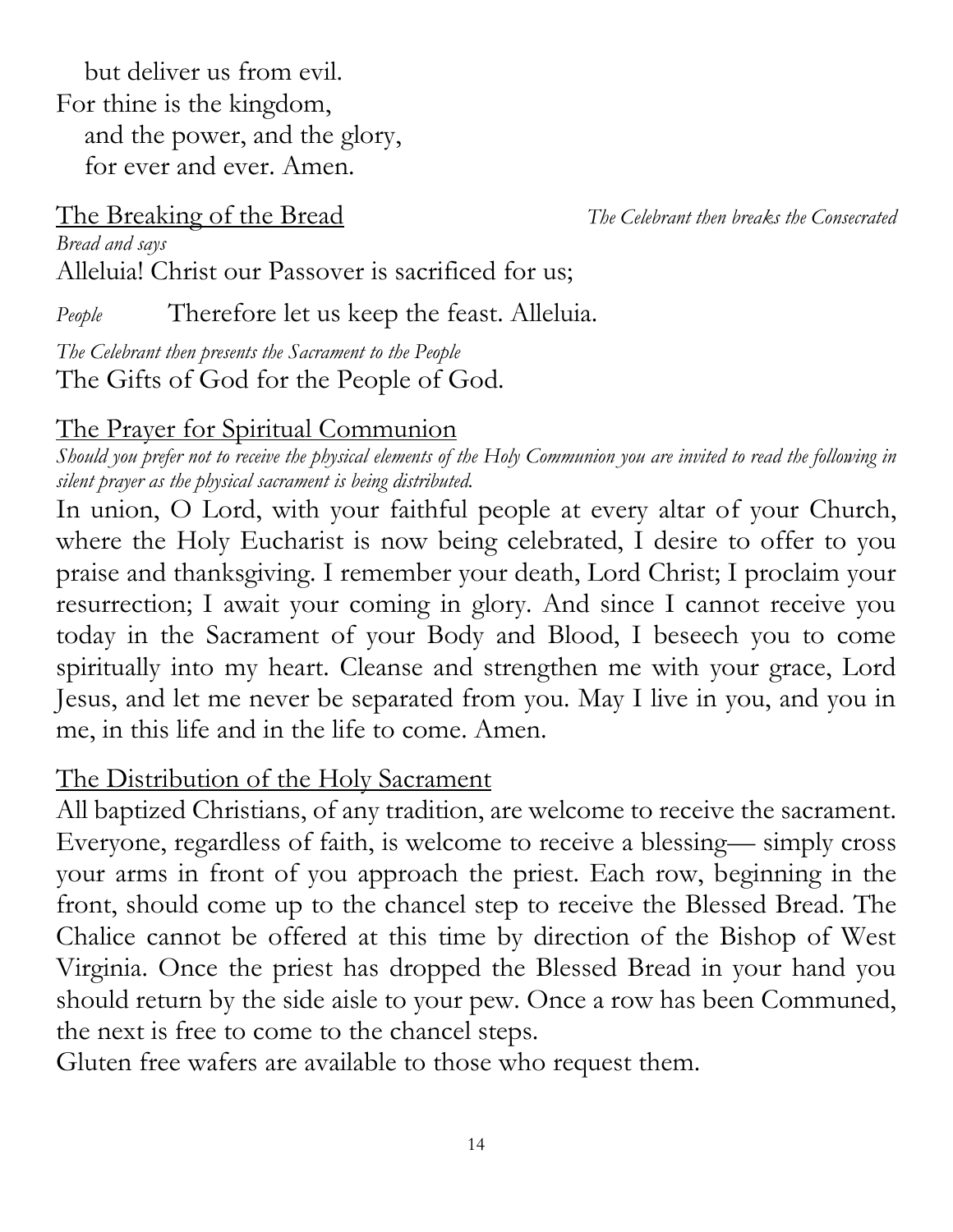### Our Prayer after Communion

*Celebrant* Let us pray. *Celebrant and People* Eternal God, heavenly Father, you have graciously accepted us as living members of your Son our Savior Jesus Christ, and you have fed us with spiritual food in the Sacrament of his Body and Blood. Send us now into the world in peace, and grant us strength and courage to love and serve you with gladness and singleness of heart; through Jesus Christ our Lord. Amen.

## **The Blessing**

## **Meet the Interim Rector**

## **The Dismissal**

*The departing minister then says* Go in peace to love and serve the Lord.

*People* Thanks be to God.

## Postlude



The Altar Flowers are given today for the greater Glory of God by Jay Kephart in memory of loved ones.



## **Participants in Today's Liturgy**

Celebrant The Rev. Lou Hays Organist & Choirmaster Terry E. Whittington, Jr. Acolyte Rob Merritt Lector David Kersey Altar Guild Patty Richardson